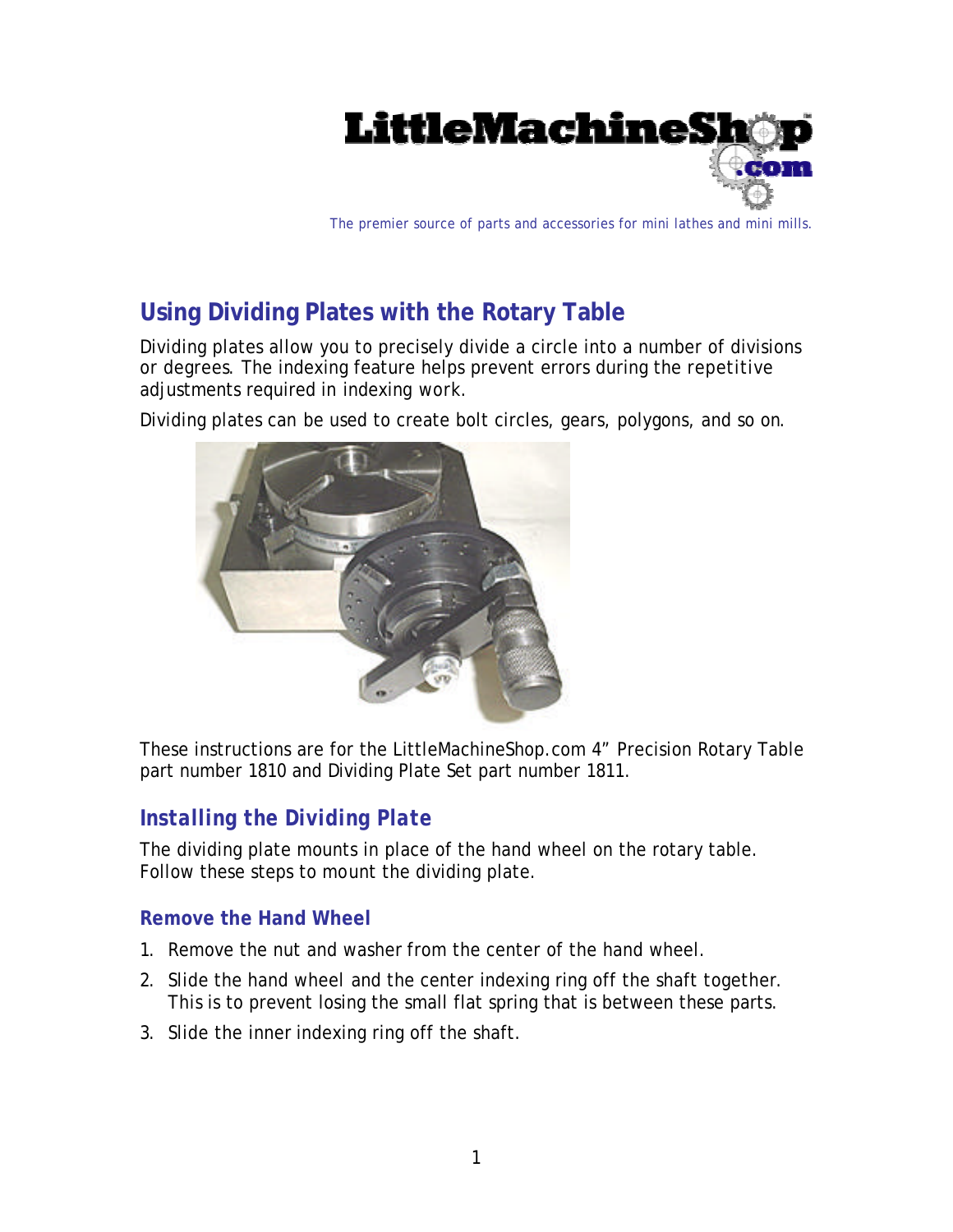

## **Disassemble the Dividing Plate**

- 1. Remove the retaining nut from the dividing plate.
- 2. Remove the two sector arms together, being careful to not lose the small flat spring that falls out.



### **Install the Dividing Plate**

- 1. Slide the dividing plate onto the shaft.
- 2. Secure it with two socket head cap screws.
- 3. Place the flat spring in the groove in the dividing plate hub.
- 4. Put the two sector arms on the dividing plate.
- 5. Install the retaining nut.
- 6. Install the crank handle.
- 7. Reinstall the washer and nut on the end of the shaft.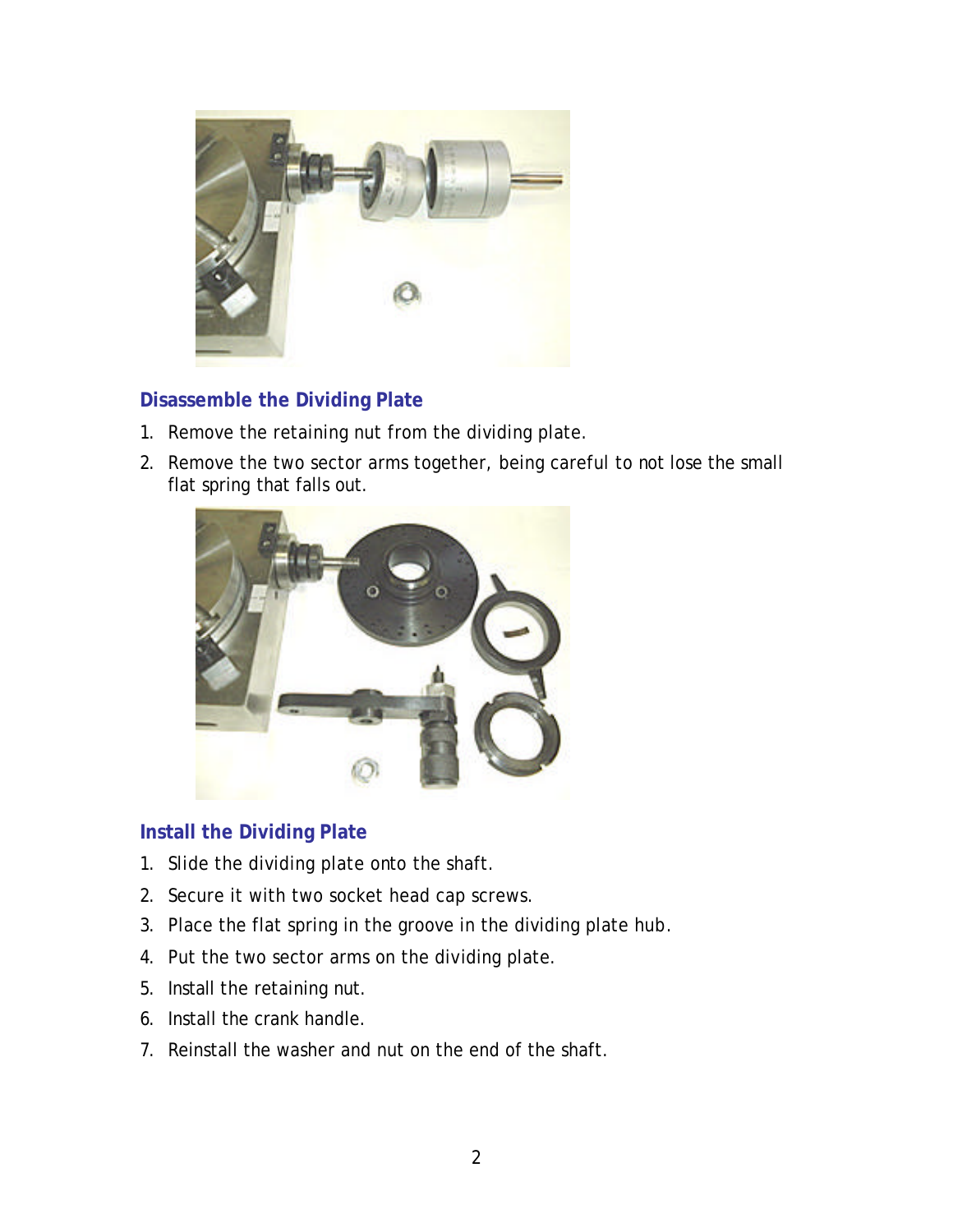

# *Using the Dividing Plate*

Once the dividing plate is in place, the next step is to make the calculations for the job at hand.

#### **Calculate for Degrees**

If you want to advance a certain number of degrees between divisions, here is how to figure out how many turns of the crank handle are needed.

- 1. Look in the Degrees column in the Indexing Table on page 8 for the number of degrees you want to advance. If you find the value you want, read across the line to find the hole circle to use, the number of full turns, and the number of holes beyond the last full turn. Skip the rest of this procedure.
- 2. Divide the number of degrees per division by 5. Each full turn of the crank handle advances the rotary table 5 degrees.
- 3. The whole number is the number of full turns of the crank handle.
- 4. If there is a remainder in step 1, multiply the remainder by 15.
- 5. If the answer to step 3 is a whole number, it is the number of extra holes on the 15-hole circle to advance the crank handle.
- 6. If the result of step 3 is not a whole number, multiply the remainder from step 1 by 28.
- 7. If the answer to step 5 is a whole number, it is the number of extra holes on the 28-hole circle to advance the crank handle.
- 8. If neither step 3 nor step 5 resulted in a whole number, you can't advance that number of degrees with this dividing plate.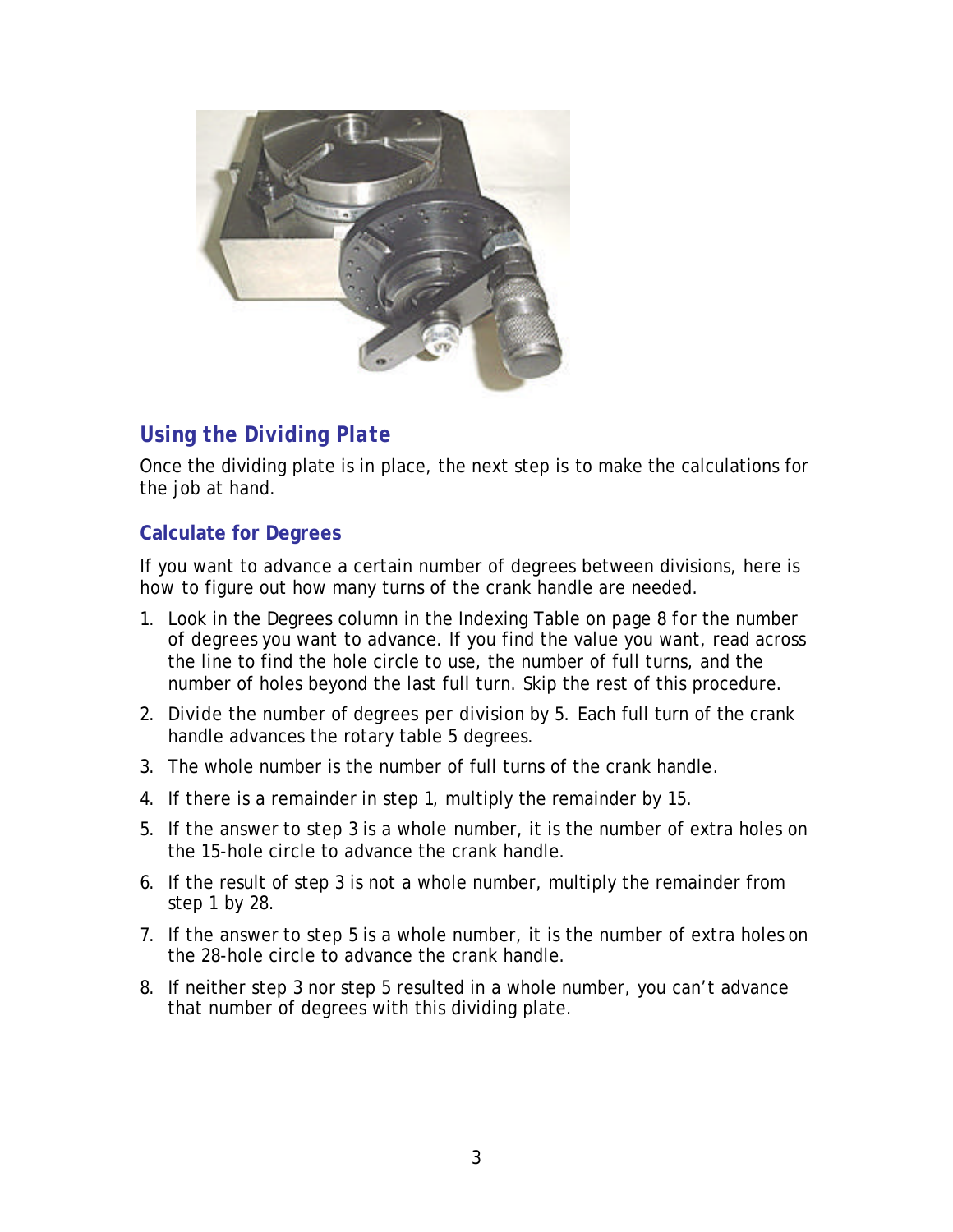Here is an example. Suppose you want to create a disk with holes that are 7.5 degrees apart.

| Divide the number of degrees per division (7.5) by 5                      | $7.5/5 = 1.5$         |
|---------------------------------------------------------------------------|-----------------------|
| The whole number part of the answer is the number of full<br>turns        |                       |
| Multiply the remainder $(0.5)$ by 15.                                     | $0.5 \times 15 = 7.5$ |
| The result is not a whole number, so the 15-hole circle does not<br>work. |                       |
| Multiply the remainder (0.5) by 28                                        | $0.5 \times 28 = 14$  |
| The result (14) gives you the number of extra holes                       | 14                    |

So to advance 7.5 degrees, you make 1 full turn and then advance an extra 14 holes in the 28-hole circle.

## **Calculate for Number of Divisions**

If you know the number of divisions into which you want to divide a circle, follow these steps:

- 9. Find the number of divisions you want in the Divisions column in the table on page 8.
- 10. Read across the line to find the hole circle to use, the number of full turns, and the number of holes beyond the last full turn.

Here is an example. Suppose you want to create a circle with 48 holes. Look in the Divisions column in the Indexing Table for 48. Here is that row from the table.

| Divisions   Degrees   Circle   Turns   Holes |       |           |  |
|----------------------------------------------|-------|-----------|--|
|                                              | 7.500 | l 28-Hole |  |

So to create 48 divisions, you make 1 full turn and then advance an extra 14 holes in the 28-hole circle.

# *Setting up the Dividing Plate*

Once the calculations are done, you are ready to adjust the crank handle and sector arms.

#### **Set the Crank Handle**

- 1. Make sure that the indexing pin assembly is on the correct side of the sector arms so it will contact a tapered edge of the sector arm.
- 2. Loosen the nut on the indexing pin assembly.
- 3. Move the indexing pin assembly in or out until the indexing pin fits in the holes in the appropriate hole circle.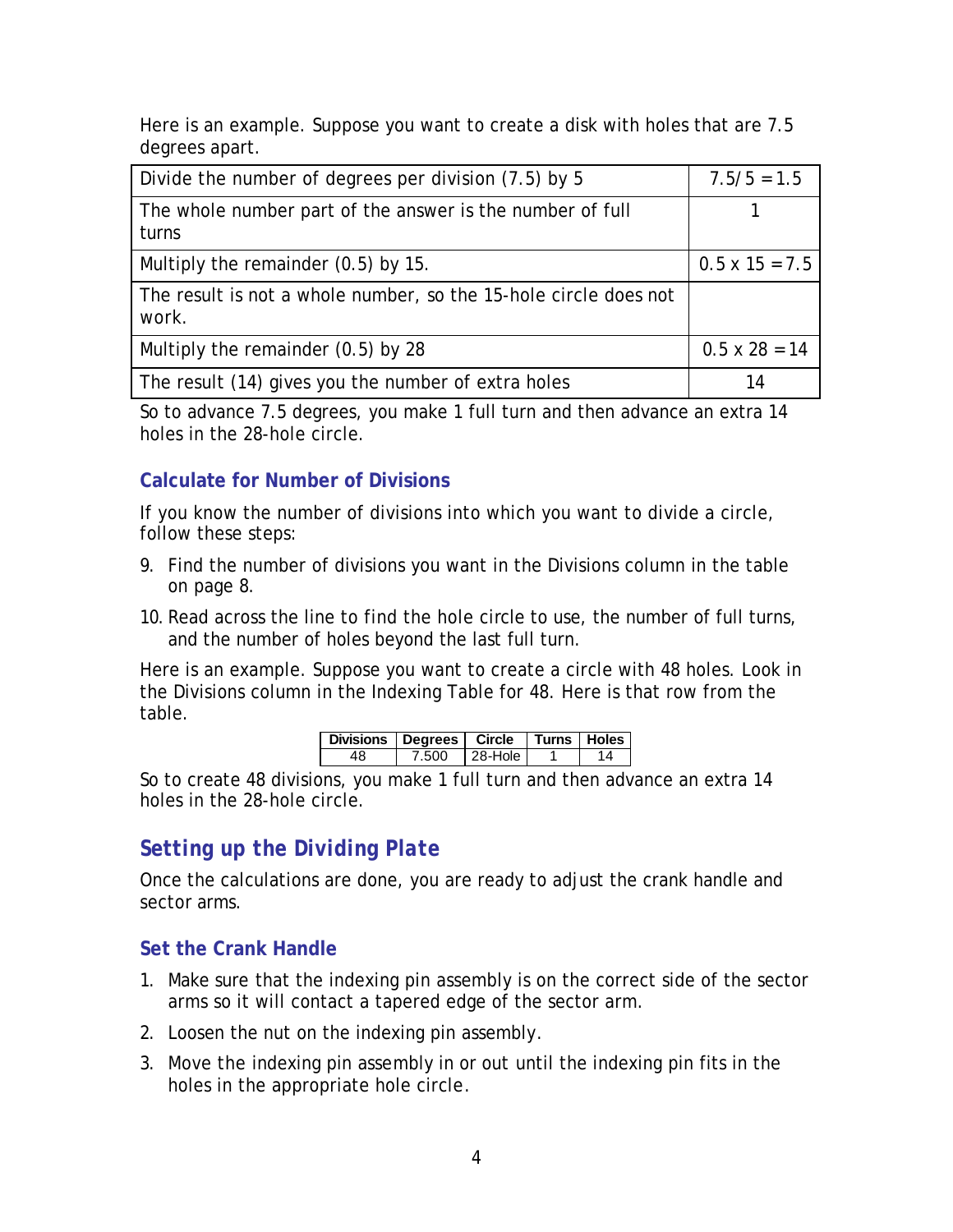4. Tighten the nut on the indexing pin assembly.



Crank handle set for the 28-hole circle with the indexing pin between the sector arms.

### **Set the Sector Arms**

- 1. Loosen the small setscrew in the outer sector ring.
- 2. Adjust the sectors until there is the correct number of holes between them.
	- If you will be advancing 7 full turns, plus 4 holes, then there should be 5 holes between the sector arms. (The starting hole, plus the number of holes you are advancing.)



Sector arms set to advance 4 extra holes on the 28-hole circle.

• If you will be advancing almost the full number of holes in the circle, then set the sector arms so they enclose the first hole you want and the last hole you want, but none of the intermediate holes.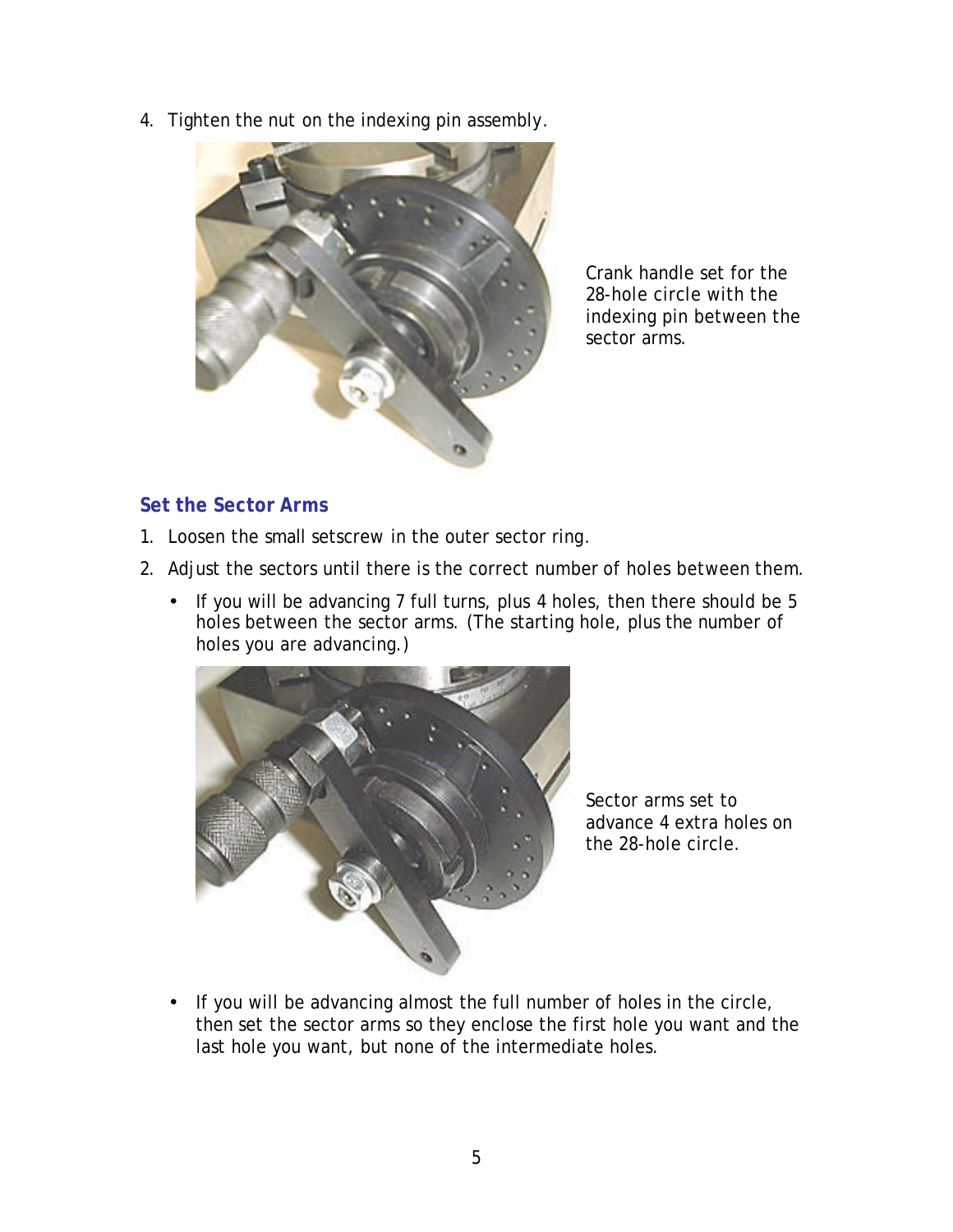

Sector arms set to advance 27 extra holes on the 28-hole circle.

3. Tighten the small setscrew in the outer sector ring.

# *Operating the Rotary Table*

With the dividing plate installed and set up, mount your work piece on the rotary table, and the rotary table on the mill.

The position of the crank handle when you start is not important as long as the indexing pin is in a hole. Make sure it is on the correct side of the sector arms, so it will contact a tapered edge of the sector arm.

Each time you make a cut, you advance the work piece to the next position.

#### **Advance the Work Piece**

- 1. Pull the handle on the indexing pin assembly to disengage the indexing pin. Pull it far enough so the indexing pin clears the sector arms.
- 2. Turn the crank handle the number of full turns required, stopping at the position from which you started.
- 3. Release the indexing pin partially so that the end is at the surface of the dividing plate.
- 4. Advance the crank handle to the next sector arm. (If you need to pass the sector arms, you will need to retract the pin more to clear the sector arms again.)
- 5. Release the indexing pin so that it engages the correct hole.
- 6. Rotate the two sector arms to the next starting position.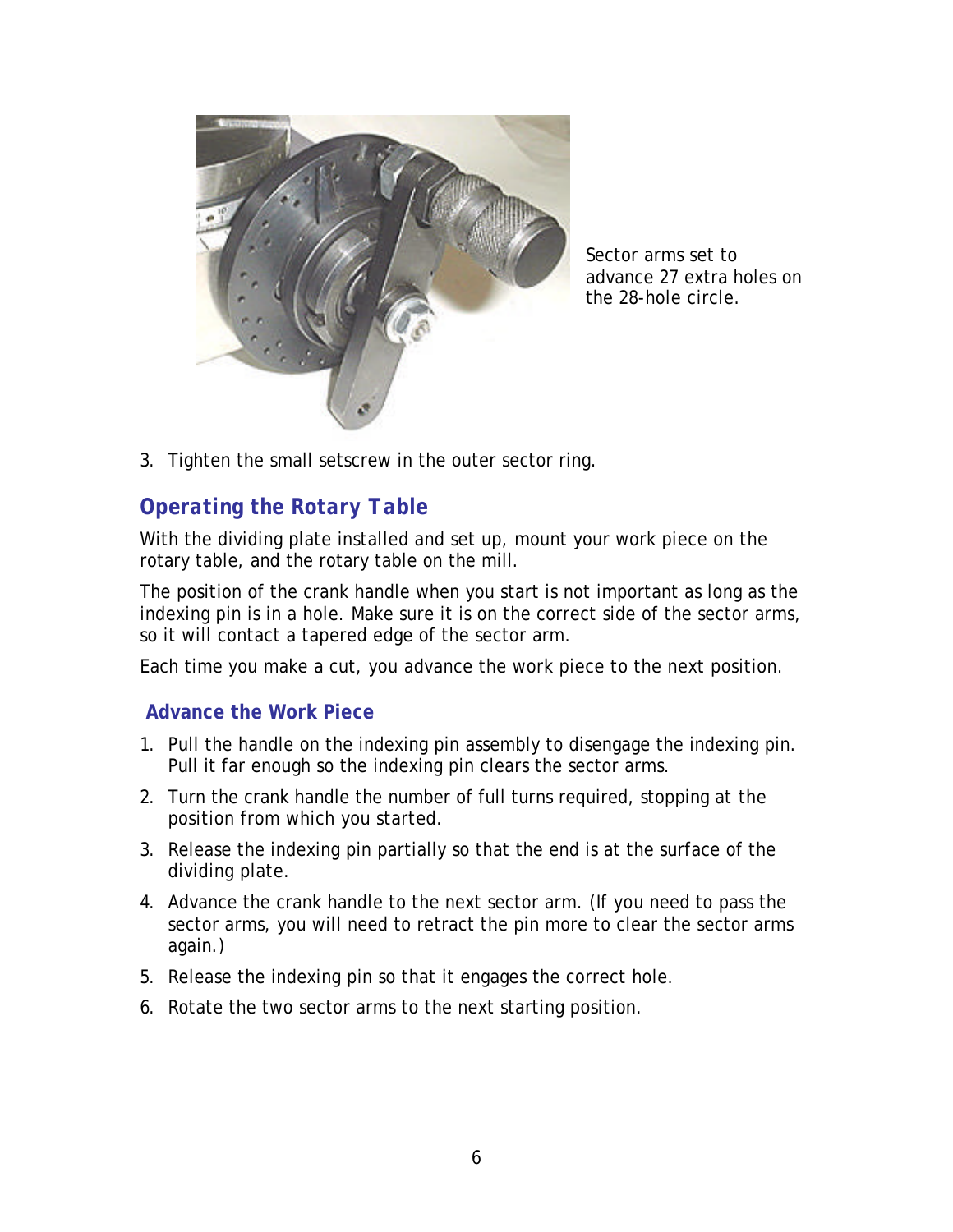

This shows rotating three complete turns, plus advancing 4 additional holes to the right sector arm.

You are now ready to make your next cut. Repeat this process for each division.